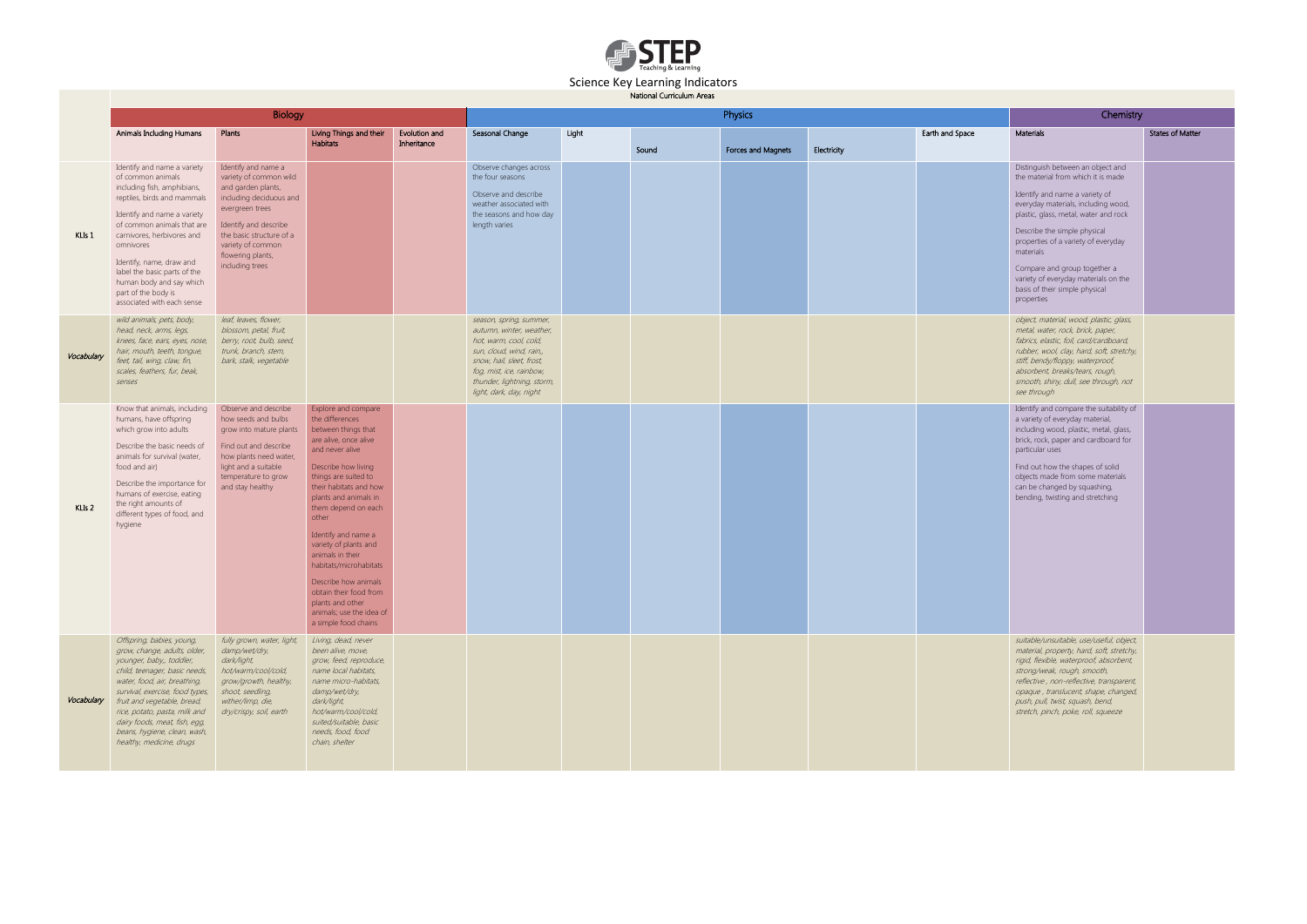

## Science Key Learning Indicators

|                   |                                                                                                                                                                                                                                                                                                                                       |                                                                                                                                                                                                                                                                                                                                                                                                                                                        |                                                                                                                                                                                                                                                                                                                                        |  |                                                                                                                                                                                                                                                                                                                                                                                                | Science Key Learning indicators                                                                                                                                                                                                                                                                                                                                                                                |                                                                                                                                                                                                                                                                                                                                                                                                        |                                                                                                                                                                                                                                                                                                                                                                                                                                                                                     |  |
|-------------------|---------------------------------------------------------------------------------------------------------------------------------------------------------------------------------------------------------------------------------------------------------------------------------------------------------------------------------------|--------------------------------------------------------------------------------------------------------------------------------------------------------------------------------------------------------------------------------------------------------------------------------------------------------------------------------------------------------------------------------------------------------------------------------------------------------|----------------------------------------------------------------------------------------------------------------------------------------------------------------------------------------------------------------------------------------------------------------------------------------------------------------------------------------|--|------------------------------------------------------------------------------------------------------------------------------------------------------------------------------------------------------------------------------------------------------------------------------------------------------------------------------------------------------------------------------------------------|----------------------------------------------------------------------------------------------------------------------------------------------------------------------------------------------------------------------------------------------------------------------------------------------------------------------------------------------------------------------------------------------------------------|--------------------------------------------------------------------------------------------------------------------------------------------------------------------------------------------------------------------------------------------------------------------------------------------------------------------------------------------------------------------------------------------------------|-------------------------------------------------------------------------------------------------------------------------------------------------------------------------------------------------------------------------------------------------------------------------------------------------------------------------------------------------------------------------------------------------------------------------------------------------------------------------------------|--|
| KLIs <sub>3</sub> | Identify that animals need<br>the right types and amounts<br>of nutrition; they cannot<br>make their own food - they<br>get nutrition from what they<br>eat<br>Identify that humans and<br>some other animals have<br>skeletons and muscles for<br>support, protection and<br>movement                                                | Identify and describe<br>the functions of different<br>parts of a plant: root,<br>stem/trunk, flowers,<br>leaves<br>Explore the<br>requirements of plants<br>for life and growth (air,<br>light, water, nutrients,<br>space) and how they<br>vary from plant to plant<br>Investigate how water is<br>transported in plants<br>Explore the part flowers<br>play in plant life cycles,<br>including pollination,<br>seed formation and<br>seed dispersal |                                                                                                                                                                                                                                                                                                                                        |  | Recognise we<br>need light to see<br>and dark is the<br>absence of light<br>Notice that light<br>is reflected from<br>surfaces<br>Recognise that<br>light from the sun<br>can be<br>dangerous and<br>the need to<br>protect their eyes<br>Recognise that<br>shadows are<br>formed when<br>light from a<br>source is blocked;<br>identify patterns<br>in how the size of<br>a shadow<br>changes |                                                                                                                                                                                                                                                                                                                                                                                                                | Compare how things<br>move on different<br>surfaces<br>Notice that magnetic<br>force can act at a<br>distance<br>Observe how magnets<br>attract or repel each<br>other and attract some<br>materials and repel<br>others<br>Compare and group<br>materials according to<br>if they are magnetic<br>Describe magnets as<br>having two poles and<br>use this to predict if<br>they will attract or repel |                                                                                                                                                                                                                                                                                                                                                                                                                                                                                     |  |
| Vocabulary        | Nutrition, nutrients, food<br>types, fruit and vegetable,<br>carbohydrates, protein,<br>vitamins and mineral, fat,<br>fibre, water, balanced diet,<br>skeleton, muscles, support,<br>protection, movement, skull,<br>ribs, spine/vertebra, joints,<br>sockets, bones, tendons                                                         | Part, role, leaf, flower,<br>blossom, petal, fruit,<br>berry, root, bulb, seed,<br>trunk, branch, stem,<br>bark, stalk, water, light,<br>air, nutrients, soil,<br>fertiliser, damp, wet, dry,<br>dark, light, hot, warm,<br>cool, cold, hotter, grow,<br>growth, healthy,<br>transported, life cycle,<br>pollination, seed<br>formation and dispersal                                                                                                  |                                                                                                                                                                                                                                                                                                                                        |  | Light, light<br>source, names of<br>light sources e.g.<br>torch,<br>dark/darkness,<br>reflect, reflective,<br>mirror, shadow,<br>block, direct/<br>direction,<br>transparent,<br>opaque,<br>translucent                                                                                                                                                                                        |                                                                                                                                                                                                                                                                                                                                                                                                                | Force, push, pull,<br>contact force, non-<br>contact, force,<br>magnetic force,<br>magnet, strength, bar<br>magnet, ring magnet,<br>button magnet,<br>horseshoe magnet,<br>attract, repel, magnetic,<br>material, metal, iron,<br>steel, non-magnetic<br>material, poles, north<br>pole, south pole                                                                                                    |                                                                                                                                                                                                                                                                                                                                                                                                                                                                                     |  |
| KLIs <sub>4</sub> | Describe the simple<br>functions of the basic parts<br>of the digestive system in<br>humans<br>Identify the different types of<br>teeth in humans and their<br>function<br>Construct and interpret a<br>range of food chains;<br>identify producers,<br>predators, prey                                                               |                                                                                                                                                                                                                                                                                                                                                                                                                                                        | Recognise that living<br>things can be grouped<br>in a variety of ways<br>Explore and use<br>classification keys to<br>group, identify and<br>name a variety of living<br>things in the local and<br>wider environment<br>Recognise that<br>environments can<br>change and that this<br>can sometimes pose<br>dangers to living things |  |                                                                                                                                                                                                                                                                                                                                                                                                | Identify how sounds are<br>made<br>Recognise that<br>vibrations from sounds<br>travel through a<br>medium to the ear<br>Find patterns between<br>the pitch of a sound<br>and the features of the<br>object that produced it<br>Find patterns between<br>the volume of a sound<br>and the strength of the<br>vibrations<br>Recognise that sounds<br>get fainter as the<br>distance from the<br>source increases |                                                                                                                                                                                                                                                                                                                                                                                                        | Identify common appliances<br>that run on electricity<br>Construct a simple series<br>circuit, identifying and<br>naming its basic parts,<br>including cells, wires, bulbs,<br>switches and buzzers<br>Recognise that a component<br>will only work if the circuit is<br>complete<br>Recognise that a switch<br>opens and closes a circuit and<br>associate this with whether or<br>not a lamp lights in a simple<br>series circuit<br>Identify common conductors<br>and insulators |  |
| Vocabulary        | digestive system, nutrition,<br>nutrients, mouth, teeth,<br>canines, incisor, molar, pre-<br>molar, saliva, tongue, rip,<br>tear, chew, grind, cut,<br>oesophagus (gullet),<br>stomach, small intestine,<br>large intestine, rectum, anus,<br>carnivore, herbivore,<br>omnivore, producer,<br>consumer, predator, prey,<br>food chain |                                                                                                                                                                                                                                                                                                                                                                                                                                                        | classification keys,<br>environment, fish,<br>amphibians, reptiles,<br>birds, mammals,<br>vertebrates,<br><i>invertebrates</i> , human<br>impact                                                                                                                                                                                       |  |                                                                                                                                                                                                                                                                                                                                                                                                | Sound, sound source,<br>noise, vibrate/vibration<br>Travel, solid/liquid/gas,<br>pitch, tune, high/low,<br>volume, loud/quiet,<br>fainter, muffle, strength<br>of vibrations, insulation,<br>instrument, percussion,<br>strings, brass,<br>woodwind, tuned<br>instrument                                                                                                                                       |                                                                                                                                                                                                                                                                                                                                                                                                        | Electricity, appliances/device,<br>mains, plug, electrical circuit,<br>complete circuit, circuit,<br>diagram, circuit symbol,<br>components, cell, battery,<br>positive/negative,<br>connect/connection, loose<br>connection, short circuit, wire,<br>crocodile clip, bulb,<br>bright/dim, switch, buzzer,<br>motor, fast(er)/slow(er),<br>conductor, insulator,<br>metal/non metal                                                                                                 |  |

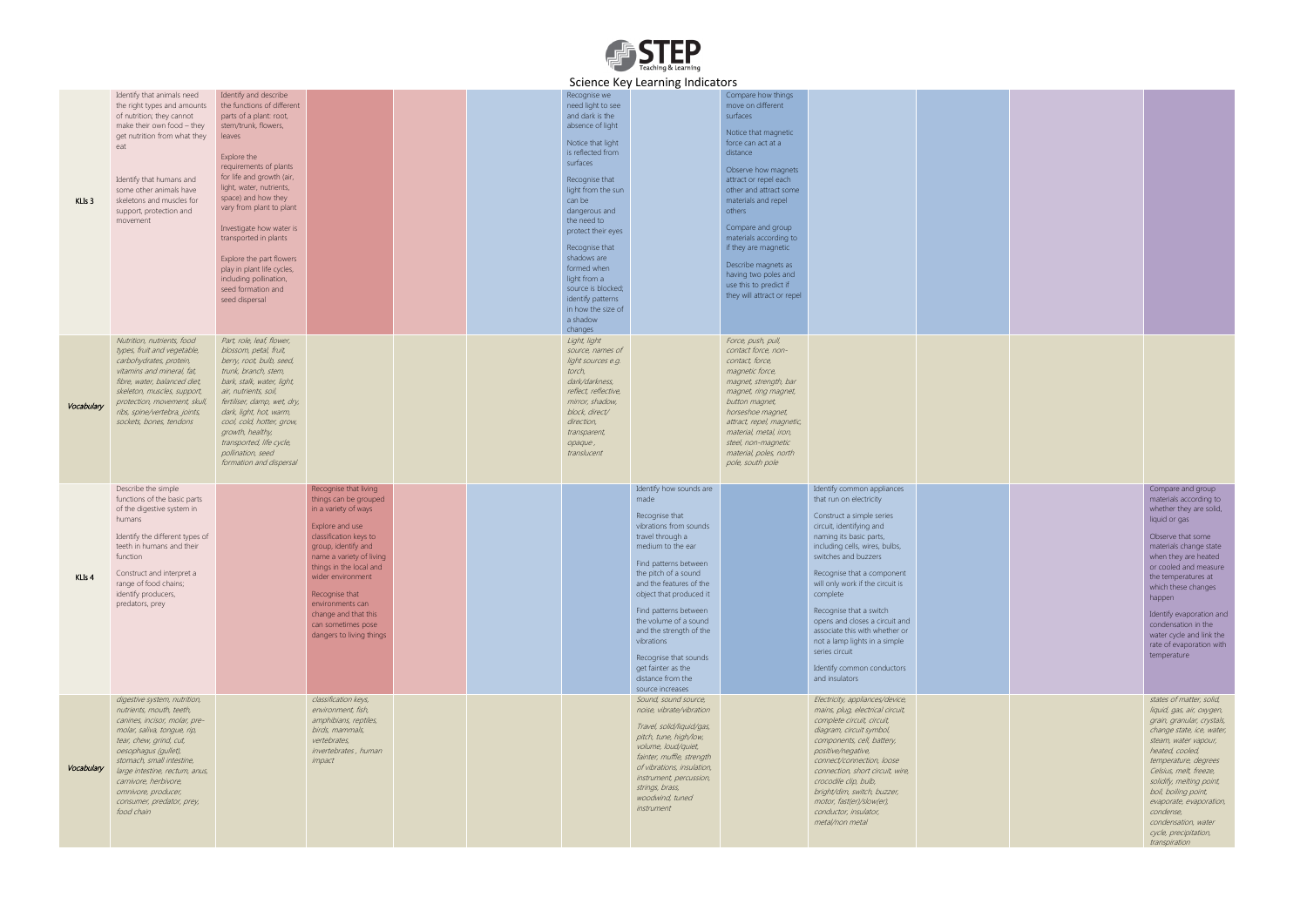

## Science Key Learning Indicators

| $KLLs$ 5   | Describe the changes as<br>humans develop from<br>babies to old age                                                                                                                                                                                                              | Describe the<br>differences in the life<br>cycles of a mammal, an<br>amphibian, an insect<br>and a bird<br>Describe the process of<br>reproduction<br>in some plants and<br>animals                                                                                                                      |                                                                                                                                                                                                                                                                                                                                                                                                                 |                                                                                                                                                                                                                                                                                                                                                                                                                   | $3$ chemed they determing indicators | Explain that<br>unsupported objects<br>fall to earth because of<br>the force of gravity<br>acting between the<br>Earth and the object.<br>Identify the effects of<br>air resistance, water<br>resistance and friction,<br>that act between<br>moving surfaces<br>Recognise that levers,<br>pulleys and gears allow<br>a smaller force to have<br>a greater effect |                                                                                                                                                                                                                                                                                                                                                                                                                     | Describe the movement<br>of the Earth and other<br>planets relative to the<br>Sun in the solar system<br>Describe the movement<br>of the moon relative to<br>earth<br>Describe the Sun, Earth<br>and Moon as<br>approximately spherical<br>bodies<br>Us the idea of the earth's<br>rotation to explain day<br>and night and the<br>apparent movement of<br>the sun across the sky | Compare and group properties on<br>the basis of their properties<br>(hardness, solubility, transparency,<br>magnetism and conductivity $-$<br>electrical and thermal)<br>Know that some materials will dissolve<br>and describe how to recover them<br>from a solution<br>Use knowledge of solids, liquids and<br>gases to separate mixtures of<br>materials<br>Give reasons for particular uses of<br>materials<br>Demonstrate that dissolving, mixing<br>and changes of state are reversible |  |
|------------|----------------------------------------------------------------------------------------------------------------------------------------------------------------------------------------------------------------------------------------------------------------------------------|----------------------------------------------------------------------------------------------------------------------------------------------------------------------------------------------------------------------------------------------------------------------------------------------------------|-----------------------------------------------------------------------------------------------------------------------------------------------------------------------------------------------------------------------------------------------------------------------------------------------------------------------------------------------------------------------------------------------------------------|-------------------------------------------------------------------------------------------------------------------------------------------------------------------------------------------------------------------------------------------------------------------------------------------------------------------------------------------------------------------------------------------------------------------|--------------------------------------|-------------------------------------------------------------------------------------------------------------------------------------------------------------------------------------------------------------------------------------------------------------------------------------------------------------------------------------------------------------------|---------------------------------------------------------------------------------------------------------------------------------------------------------------------------------------------------------------------------------------------------------------------------------------------------------------------------------------------------------------------------------------------------------------------|-----------------------------------------------------------------------------------------------------------------------------------------------------------------------------------------------------------------------------------------------------------------------------------------------------------------------------------------------------------------------------------|------------------------------------------------------------------------------------------------------------------------------------------------------------------------------------------------------------------------------------------------------------------------------------------------------------------------------------------------------------------------------------------------------------------------------------------------------------------------------------------------|--|
|            | Life cycle, gestation, puberty,<br>babyhood, childhood,<br>adolescence, adulthood                                                                                                                                                                                                | life cycle, reproduction,<br>sexual, asexual,<br>germination,                                                                                                                                                                                                                                            |                                                                                                                                                                                                                                                                                                                                                                                                                 |                                                                                                                                                                                                                                                                                                                                                                                                                   |                                      | Fall, Earth, gravity, air<br>resistance, water,<br>resistance, friction,                                                                                                                                                                                                                                                                                          |                                                                                                                                                                                                                                                                                                                                                                                                                     | Earth, planets, Sun, solar<br>system, Moon, celestial<br>body, sphere/spherical,                                                                                                                                                                                                                                                                                                  | Explain that some changes are<br>irreversible and result in the formation<br>of new materials<br>Hard, soft, stretchy, rigid, flexible,<br>waterproof, absorbent, strong/weak,<br>rough, smooth, reflective, non-                                                                                                                                                                                                                                                                              |  |
| Vocabulary |                                                                                                                                                                                                                                                                                  | pollination, seed<br>formation, seed<br>dispersal, pollen,<br>stamen, stigma,<br>plantlets, e.g. spider<br>plant, runners e.g.<br>strawberry, plant,<br>mammal, amphibian,<br>insect, bird, fish, reptile,<br>eggs, live young                                                                           |                                                                                                                                                                                                                                                                                                                                                                                                                 |                                                                                                                                                                                                                                                                                                                                                                                                                   |                                      | moving surfaces,<br>mechanisms, levers,<br>pulleys, gears, force,<br>transfers                                                                                                                                                                                                                                                                                    |                                                                                                                                                                                                                                                                                                                                                                                                                     | rotate/rotation, spin,<br>night and day, Mercury,<br>Venus, Mars, Jupiter,<br>Saturn, Uranus, Neptune,<br>Pluto, 'dwarf' planet,<br>orbit, revolve, geocentric<br>model, heliocentric<br>model, shadow clocks,<br>sundials, astronomical<br>clocks                                                                                                                                | reflective, transparent, opaque,<br>translucent, , solubility, electrical,<br>conductivity, thermal conductivity,<br>melting, states of matter, solid, liquid,<br>gas, change state, dissolve, solution,<br>soluble, insoluble, condensing,<br>reversible changes, new material, not<br>usually reversible, burning, gas given<br>off, rusting, solute, solvent, particle,<br>mix/mixture, filtering, sieving,<br>evaporating, residue                                                         |  |
| KLIs 6     | Identify and name the main<br>parts of the circulatory<br>system and describe their<br>functions<br>Recognise the impact of<br>diet, exercise, drugs and<br>lifestyle on body function<br>Describe how nutrients and<br>water are transported within<br>animals including humans | Describe how living<br>things are classified<br>into groups according<br>to observable<br>characteristics based<br>on similarities and<br>differences, including<br>micro-organisms,<br>plants and animals<br>Give reasons for<br>classifying plants and<br>animals based on<br>specific characteristics | Recognise that<br>living things have<br>changed over time<br>and that fossils<br>provide<br>information about<br>living things that<br>inhabited the Earth<br>millions of years<br>ago<br>Recognise that<br>offspring vary from<br>and are not<br>identical to their<br>parents<br>Identify how<br>animals and plants<br>area adapted to<br>suit their<br>environment and<br>that this may lead<br>to evolution | Recognise that<br>light travels in<br>straight lines and<br>that we see<br>things when<br>objects give out<br>or reflect light<br>into the eye<br>Explain that we<br>see things<br>because light<br>travels from light<br>sources to our<br>eyes or from light<br>sources to<br>objects and then<br>our eyes<br>Use the idea that<br>light travels in<br>straight lines to<br>explain the<br>shapes of<br>shadows |                                      |                                                                                                                                                                                                                                                                                                                                                                   | Associate the brightness of a<br>lamp or the volume of a<br>buzzer with the number and<br>voltage of cells used in the<br>circuit<br>Compare and give reasons<br>for variations in how<br>components function<br>Use recognised symbols in<br>simple circuit diagrams                                                                                                                                               |                                                                                                                                                                                                                                                                                                                                                                                   |                                                                                                                                                                                                                                                                                                                                                                                                                                                                                                |  |
| Vocabulary | circulatory system, heart,<br>blood, blood vessels,<br>arteries, veins, capillaries,<br>chambers, pumps, oxygen,<br>carbon dioxide, oxygenated,<br>deoxygenated, lungs,<br>nutrients, water, diet,<br>exercise, drugs, lifestyle                                                 | Organism, micro-<br>organisms, fungus,<br>mushrooms,<br>classification keys,<br>environment, fish,<br>amphibians, reptiles,<br>birds, mammals,<br>vertebrates,<br>invertebrates, arachnid,<br>mollusc, insect,<br>crustacean                                                                             | Evolution,<br>suited/suitable,<br>environment,<br>suited,<br>adapted/adaptatio<br>n, offspring,<br>characteristics,<br>vary/variation,<br>inherit/inheritance,<br>fossils, offspring,<br>mutations                                                                                                                                                                                                              | Light, light<br>source, names of<br>light sources e.g.<br>torch,<br>dark/darkness,<br>reflect, reflective,<br>mirror, shadow,<br>block, absorb,<br>direct/ direction,<br>transparent,<br>opaque,<br>translucent                                                                                                                                                                                                   |                                      |                                                                                                                                                                                                                                                                                                                                                                   | Electricity, appliances, device,<br>electrical circuit, complete<br>circuit, circuit diagram, circuit<br>symbol, components, cell,<br>battery, positive, negative,<br>terminal, connection, loose<br>connection, short circuit, wire,<br>crocodile clip, bulb, bright,<br>dim, switch, buzzer, volume,<br>motor, fast(er), slow(er),<br>conductor, insulator, metal,<br>non- metal, voltage, current,<br>resistance |                                                                                                                                                                                                                                                                                                                                                                                   |                                                                                                                                                                                                                                                                                                                                                                                                                                                                                                |  |